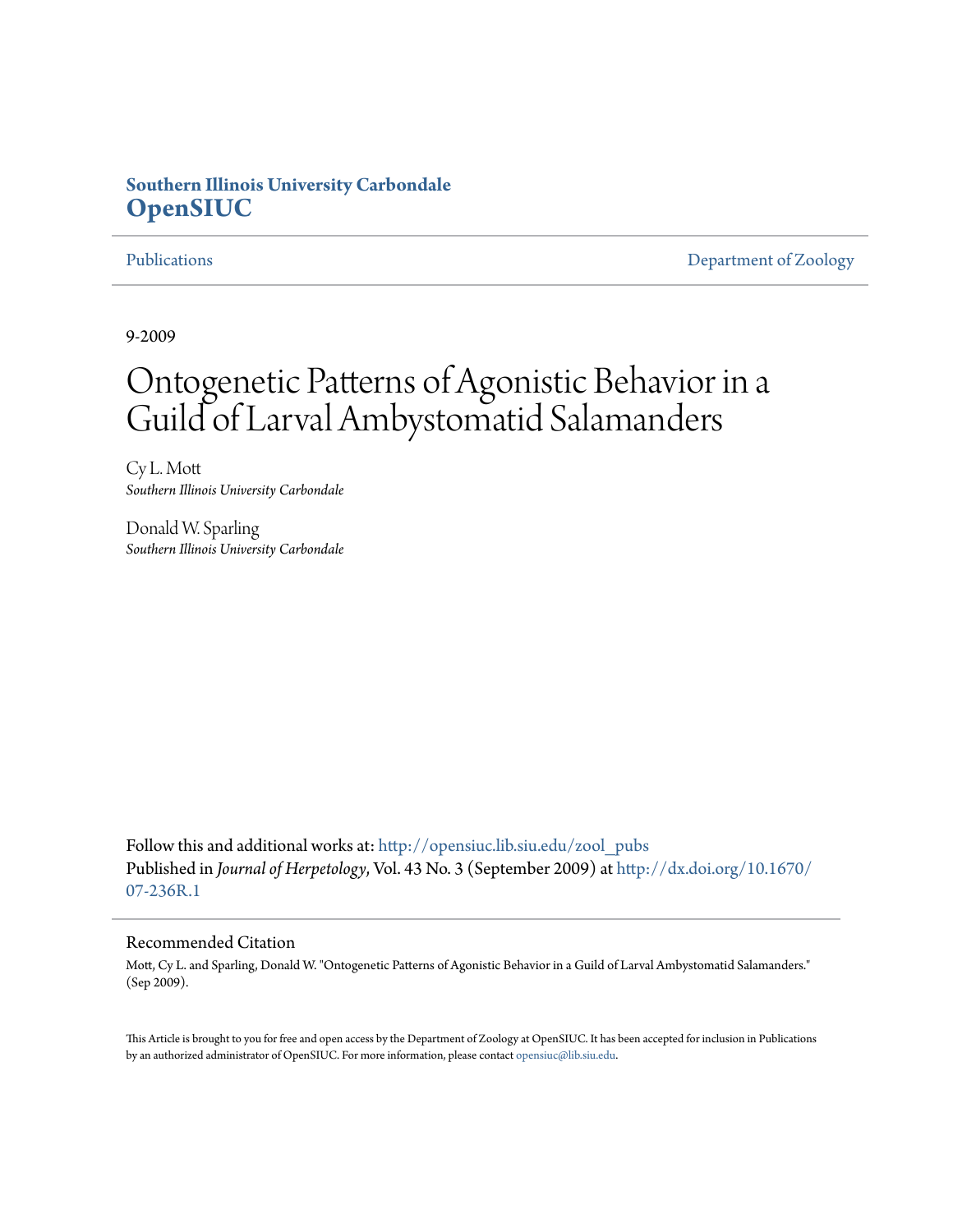# Ontogenetic Patterns of Agonistic Behavior in a Guild of Larval Ambystomatid Salamanders

### CY L. MOTT<sup>1</sup> AND DONALD W. SPARLING

#### Cooperative Wildlife Research Laboratory and Department of Zoology, Southern Illinois University, Carbondale, Illinois 62901 USA

ABSTRACT.—Agonistic behavior is a common feature of larval amphibians inhabiting temporary ponds. Given the temporally staggered sequence of hatching by pond-breeding amphibians, ontogenetic patterns of aggression can influence coexistence if larvae of certain species or ages are subject to increased aggression. To determine whether aggression changes through larval ontogeny, we observed agonistic behavior of *Ambystoma* opacum, Ambystoma tigrinum, and Ambystoma maculatum at four stages of development spanning the larval period. We tracked aggression rates among individual larvae to determine whether previous success, in the form of increased aggression, facilitated success in subsequent contests. All species exhibited distinct ontogenetic patterns of aggression, with the highest and lowest rates of aggression exhibited during rear leg development and metamorphosis, respectively. Species-specific aggression rates were observed, with A. tigrinum consistently displaying the highest levels of aggression. Winner or loser effects were not evident, because increased aggression early in the larval period did not result in increased aggression throughout ontogeny. We hypothesize that the observed patterns of behavior may represent a baseline level of aggression upon which other biotic and abiotic factors act in mediating coexistence among larval amphibians.

Larval ambystomatid salamanders inhabiting temporary ponds experience dramatic seasonal and annual fluctuations in larval density, refugia abundance, and food availability, all of which influence the prevalence of agonistic behaviors (Stenhouse, 1985; Walls, 1995; Wildy et al., 2001). Seasonal changes in aggression also may be attributed to temporally staggered patterns in which species emerge in ponds, because it contributes to inter- and intraspecific size variation that promotes cannibalism and predation (Stenhouse et al., 1983; Smith, 1990). Early hatching species prey on both smaller conspecifics and later-emerging heterospecific larvae, to such an extent that populations of late-hatching species may be considerably reduced or extirpated (Walls and Williams, 2001; Boone et al., 2002). Larval ambystomatid salamanders also exhibit guild structure, because potential intra- and interspecific competitors may consume one another in addition to shared prey. Therefore, seasonal changes in species composition influence the interplay between intraguild aggression among salamander larvae and strict predator-prey interactions between larvae and shared prey items, such as tadpoles (sensu Polis et al., 1989).

Temporal variation in larval aggression has been examined in the context of environmental changes occurring within ponds (Semlitsch and Reichling, 1989; Sredl and Collins, 1992; Bridges, 1999). However, less frequently observed are changes occurring within individual larvae, with the most notable example being the shift in diet and behavior associated with the development of the cannibal phenotype in Ambystoma tigrinum (Powers, 1907; Reilly et al., 1992). Although most Ambystoma species do not develop cannibal phenotypes, larvae may still exhibit variable levels of aggression through ontogeny. Behavioral variation may arise from the dramatic changes in morphology and mode of locomotion occurring during the larval period (Hassinger et al., 1970), and Ambystoma larvae exhibit ontogenetic shifts in other behaviors associated with aggression and feeding, such as kin recognition (Blaustein and O'Hara, 1986), predator avoidance (Mathis et al., 2003), and prey selection (Leff and Bachmann, 1986).

Temporal variation in larval aggression may also arise from winner or loser effects, in which success or failure during one encounter influences the outcome of subsequent encounters (Landau, 1951a,b). Because larval Ambystoma repeatedly interact aggressively through ontogeny (pers. obs.), a population of larvae exhibiting winner or loser effects may segregate over time into aggressive (winner) larvae and submissive (loser) larvae. Winning, or in this case, simply being more aggressive, would likely confer advantages over losers that include relatively increased growth (Brodman, 2004) and decreased risk of reciprocal aggression (Walls and Semlitsch, 1991).

Ontogenetic changes in aggression have <sup>1</sup> Corresponding Author. E-mail: cm8755@siu.edu previously been shown to influence competitive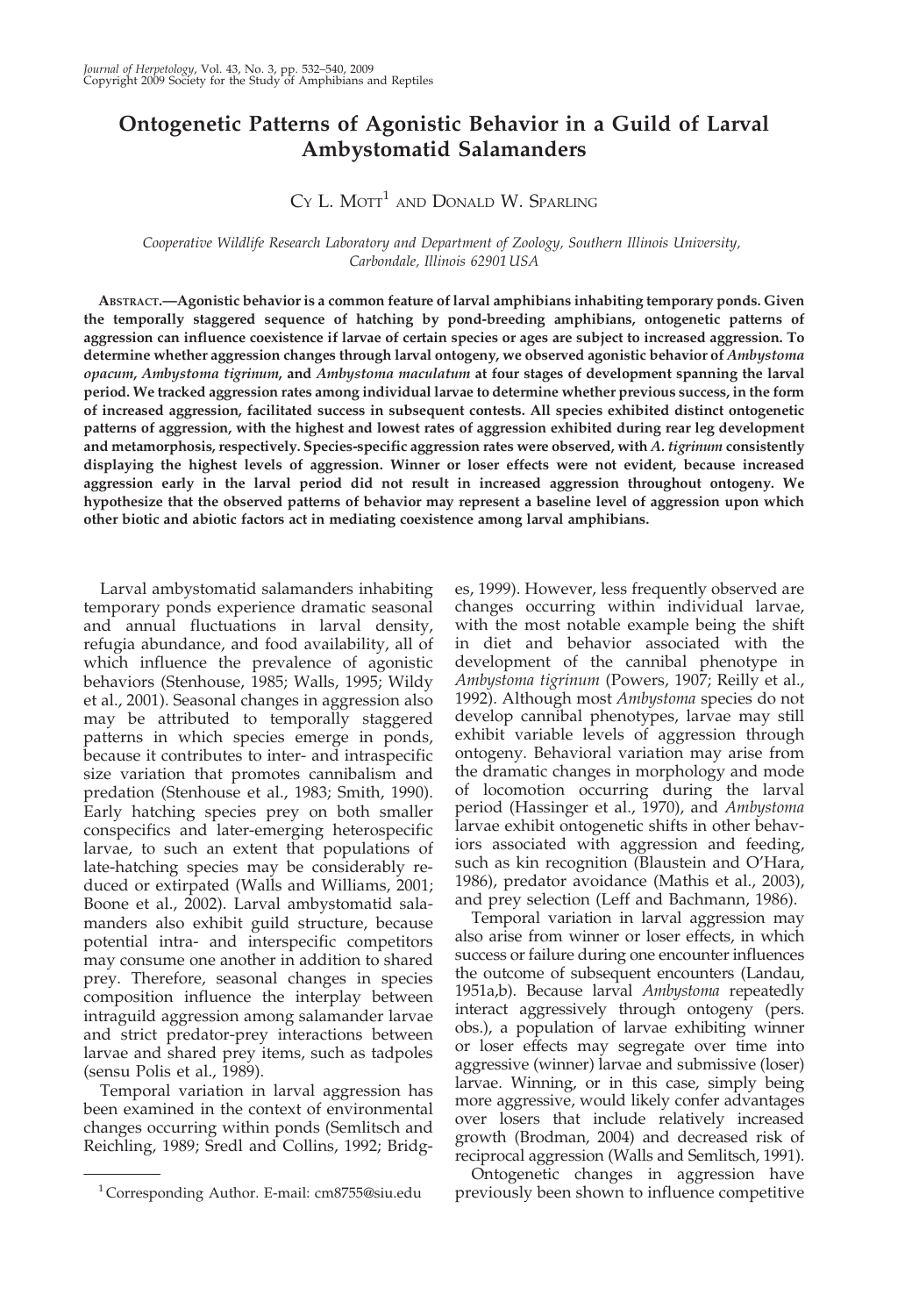interactions and associated mortality among aquatic invertebrates (Wissinger, 1989), and if larval salamanders exhibit similar ontogenetic behavioral patterns, survival would be influenced in multiple ways. First, ontogenetic behavior patterns could act as a ''baseline'' upon which other factors, such as larval density and refugia abundance, would act in either synergistic or antagonistic fashion to affect survival. Second, the timing in peaks of aggression among larvae could identify the species and seasons exhibiting the most intense levels of aggression, because species emerge at different times of the year and, therefore, are at varying stages of development during coexistence (sensu Hansson et al., 2007). Third, the presence of ontogenetic patterns of aggression could influence seasonal changes in other factors associated with injury and survival among larval amphibians, such as proliferation of fungal infections on wounds (Walls and Jaeger, 1987), variation in population size structure, and relative growth rates (Brunkow and Collins, 1996).

In determining whether larval salamanders exhibit ontogenetic patterns of aggression, we designed a laboratory experiment in which rates of larval aggression were recorded throughout the larval period for individual larvae. Given that multiple species of Ambystoma typically cohabit in ponds, we also sought to determine whether aggression levels change through time among multiple species in similar fashion. Because larval density significantly affects aggressive interactions (Walls, 1998), we hypothesized that one mechanism through which aggressive encounters are mediated is spatial partitioning among larvae; therefore, we recorded distances separating larvae during behavioral trials to identify relationships between partitioning and aggression. Finally, we examined how aggressive behaviors that larvae either performed or were subjected to at a given developmental stage influenced aggression in subsequent developmental stages through the presence or absence of winner and loser effects.

#### MATERIALS AND METHODS

Animals and Rearing Conditions.—Temporary ponds typically contain a mixture of larvae from fall- and spring-breeding species; therefore, we used Ambystoma opacum, A. tigrinum, and Ambystoma maculatum as focal species. In Illinois, A. opacum larvae typically hatch between November and December, whereas A. tigrinum and A. maculatum hatch between February and March (pers. obs.) The larval periods of these species overlap considerably, with A. opacum, A. maculatum, and A. tigrinum metamorphosing predominantly in May, July, and June, respectively (Regester et al., 2006). Although A. opacum exhibits a considerable size advantage over later-breeding species for a majority of the larval period, A. tigrinum exhibit faster growth rates (Keen et al., 1984) and larger maximum lengths than other Ambystoma species and often prey on A. maculatum larvae (Petranka, 1998). Therefore, given the differential growth rates and temporal overlap among these species, ontogenetic patterns of aggression could be of great importance in these communities.

In January 2006, about one-month-old A. opacum larvae were collected from ephemeral ponds in the Shawnee National Forest (SNF) and Touch of Nature Environmental Center (TONEC) of southern Illinois. Larvae were transported to the laboratory and housed individually in  $15 \times 12 \times 5$  cm containers filled with 600 mL of reconstituted water (Horne and Dunson, 1995). Larvae were reared under a 12 : 12 L : D photoperiod and a temperature ranging between  $15^{\circ}$ C and  $21^{\circ}$ C. Larvae were maintained on a daily diet consisting of the amount of Artemia sp. nauplii hatching from 0.015 g of eggs, and larvae received fresh reconstituted water every 5–8 days.

In April 2006, 10 egg masses each of A. tigrinum and A. maculatum were collected from ephemeral ponds in SNF and TONEC. We collected egg masses instead of recently-hatched larvae of these species because of the relatively low abundance of A. tigrinum in southern Illinois (Regester et al., 2006) and the prevalence of lethal fungal infections in A. tigrinum and A. maculatum egg masses that prevented hatching in situ (pers. obs.)

Egg masses were housed individually in  $15 \times$  $12 \times 5$  cm containers filled with 600 mL of reconstituted water (Horne and Dunson, 1995) until hatching. To allow larvae to recognize and interact with conspecifics prior to behavioral trials, hatchling larvae from 3–4 egg masses were transferred into  $35 \times 25 \times 11$  cm containers filled with 9 liters of reconstituted water and allowed to cohabit for a period of 30 days at densities equivalent to A. opacum collected from ponds (CLM, unpubl. data.). During this period, larvae were housed under the same photoperiod, temperature, and feeding regime as A. opacum, and were provided with refugia in the form of approximately 20 Acer spp. leaves to minimize cannibalism prior to behavioral trials. After 30 days, larvae were transferred to individual 15  $\times$  $12 \times 5$  cm containers and reared in the same manner as A. opacum.

Experimental Apparatus and Procedure.—Prior to behavioral observations, larval head width (HW), snout–vent length (SVL), and total length (TL) were determined from digital photographs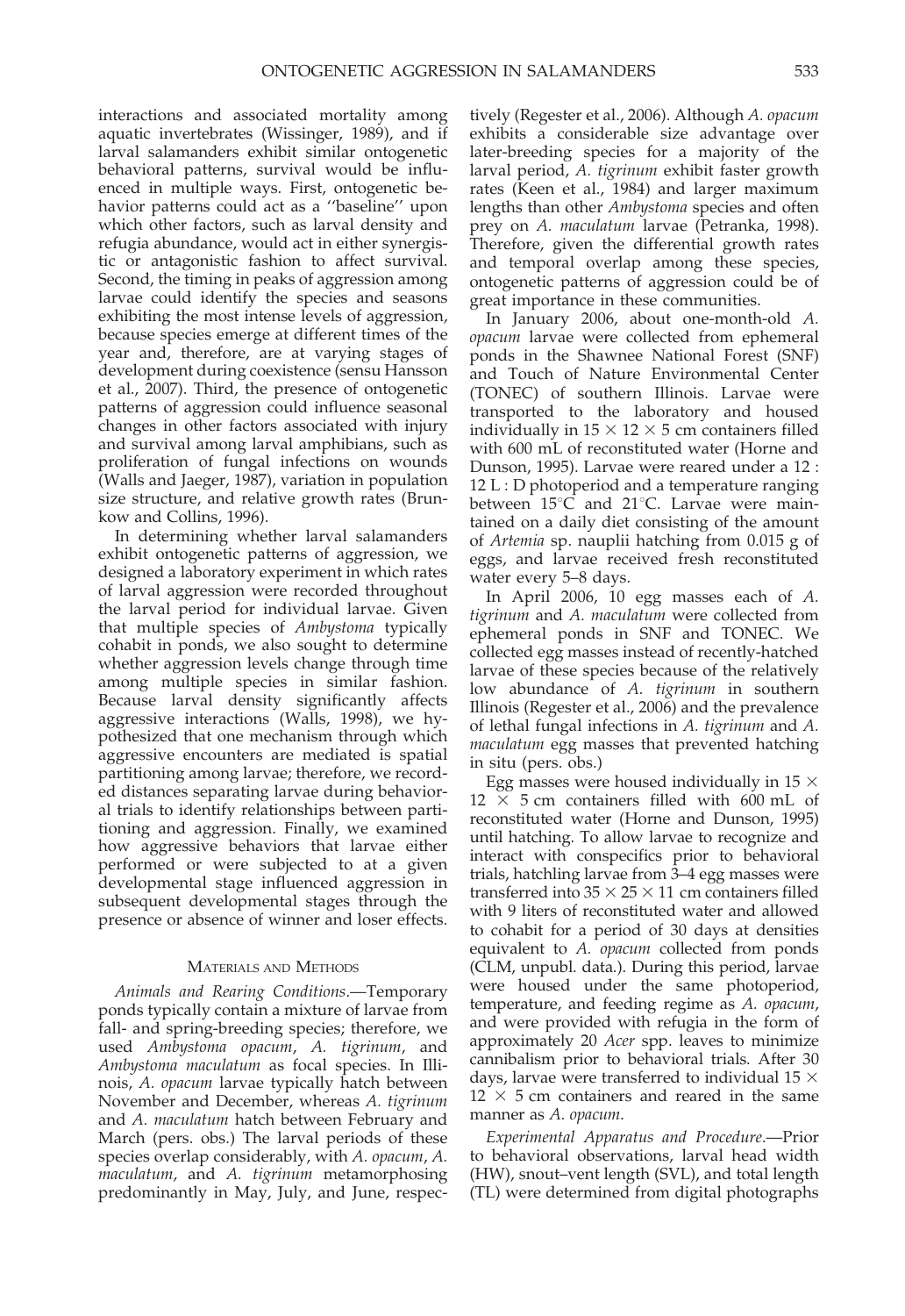using ImageJ image analysis software (Abramoff et al., 2004). Larvae were then assigned to intraspecific pairs based on equal HW, although they remained in individual containers prior to behavioral trials. Once larvae were measured and paired, they received fresh reconstituted water and were fasted for 24 h to standardize hunger levels.

A circular arena (diameter  $= 19$  cm, water  $depth = 3.5$  cm) was used to observe aggression among intraspecific larval pairs of each species. The arena was surrounded by opaque material on all sides to prevent the interference of outside stimuli during behavioral trials, and behavioral trials were conducted during the ''dark'' portion of the photoperiod because Ambystoma larvae are known to be more active at night (Branch and Altig, 1981). Behavioral observations were either viewed under flashlights equipped with red cellophane filters or video recorded under infrared lighting.

For each pair of larvae, individuals were placed separately into perforated cups within the arena for 5 min. Perforations in cups allowed for exchange of water but prevented larvae from seeing or interacting with each other. Larvae were then released from their cups, and aggressive behaviors were recorded for 30 min. To quantify larval aggression, the combined counts of the behaviors ''move toward'' (MT), ''lunge'' (LU), ''bite'' (BT), and ''predation'' (PRED) were recorded for one randomly selected larva in each trial; definitions of these behaviors follow Walls and Jaeger (1987). To distinguish the aggressive behavior MT from random movements within the arena that might result in one larva moving toward another, MT was defined as occurring when less than one body length separated larvae. We also recorded rates of ''mutual approach'' (MA), which consisted of both larvae simultaneously performing a ''move toward'' behavior. Distance between the heads of larvae in the arena (DIST) was recorded to the nearest centimeter every 5 min during trials to determine whether spatial partitioning varied with developmental stage, species, or the associated rates of aggressive behaviors.

To record aggression through larval ontogeny, we observed behaviors at four distinct developmental stages which encompassed the entire larval period. Larval developmental stages were defined as follows: (1) recently hatched: larvae that had not yet developed rear legs; (2) rear legs developed: larvae with recently  $($  <math>1 month prior to behavioral trials) developed rear legs; larvae at this stage possessed rear limbs that were shorter and thinner than the front limbs; (3) premetamorphic: larvae with fully developed rear legs  $(>1$  month since

development of rear legs) but not yet metamorphosing; larvae at this stage possessed rear limbs that were longer and thicker than the front limbs; (4) metamorphic: larvae in the process of reabsorbing gills and tailfins.

Thirty trials were conducted for each species at each developmental stage, resulting in a total sample size of 360 intraspecific behavioral trials and individual observations. For trials at each developmental stage, larvae were measured, haphazardly assigned to pairs based on equal HW, and observed in the manner described above. After each trial at each developmental stage, larvae were returned to individual containers, immediately fed, and reared under the same conditions as prior to trials. During subsequent trials, larvae were never paired with the same individual from a previous trial.

Statistical Analyses.—All statistical analyses were conducted using SAS Version 9.1 (SAS Institute Inc., Cary, NC). Prior to all statistical analyses, one larva from each pairwise comparison was randomly selected as the focal individual, resulting in a sample size of 30 individuals for each species at each developmental stage. To test the null hypothesis that counts of aggressive behavior would remain unchanged over the course of the larval period among the three focal species, we used split-plot analysis of covariance to test the fixed effects of species (whole-plot effect) and developmental stage (split-plot effect) on aggressive behavior counts of focal individuals, with behavior counts of nonfocal individuals as a covariate. Following identification of an overall significant effect of species or developmental stage on aggression, we employed post hoc Tukey-Kramer tests to determine which species or developmental stages significantly differed from one another. To test the null hypothesis that space separating larvae during trials (partition distance) was not associated with changes in larval aggression, we conducted linear regression for each species using average distance separating larvae during trials and the average counts of aggressive behaviors from both larvae in each trial as independent and dependent variables, respectively.

To identify winner or loser effects among larvae, we conducted linear and quadratic regression analyses between an index value of the intensity of aggression experienced by a focal larva in a selected developmental stage and their aggression level in the subsequent developmental stage. As our index value, we used the formula [(AGG1/AGG2)  $\times$  AGG1], where AGG1 and AGG2 represent the numbers of aggressive behaviors performed by the more and less aggressive larvae in a pair, respective-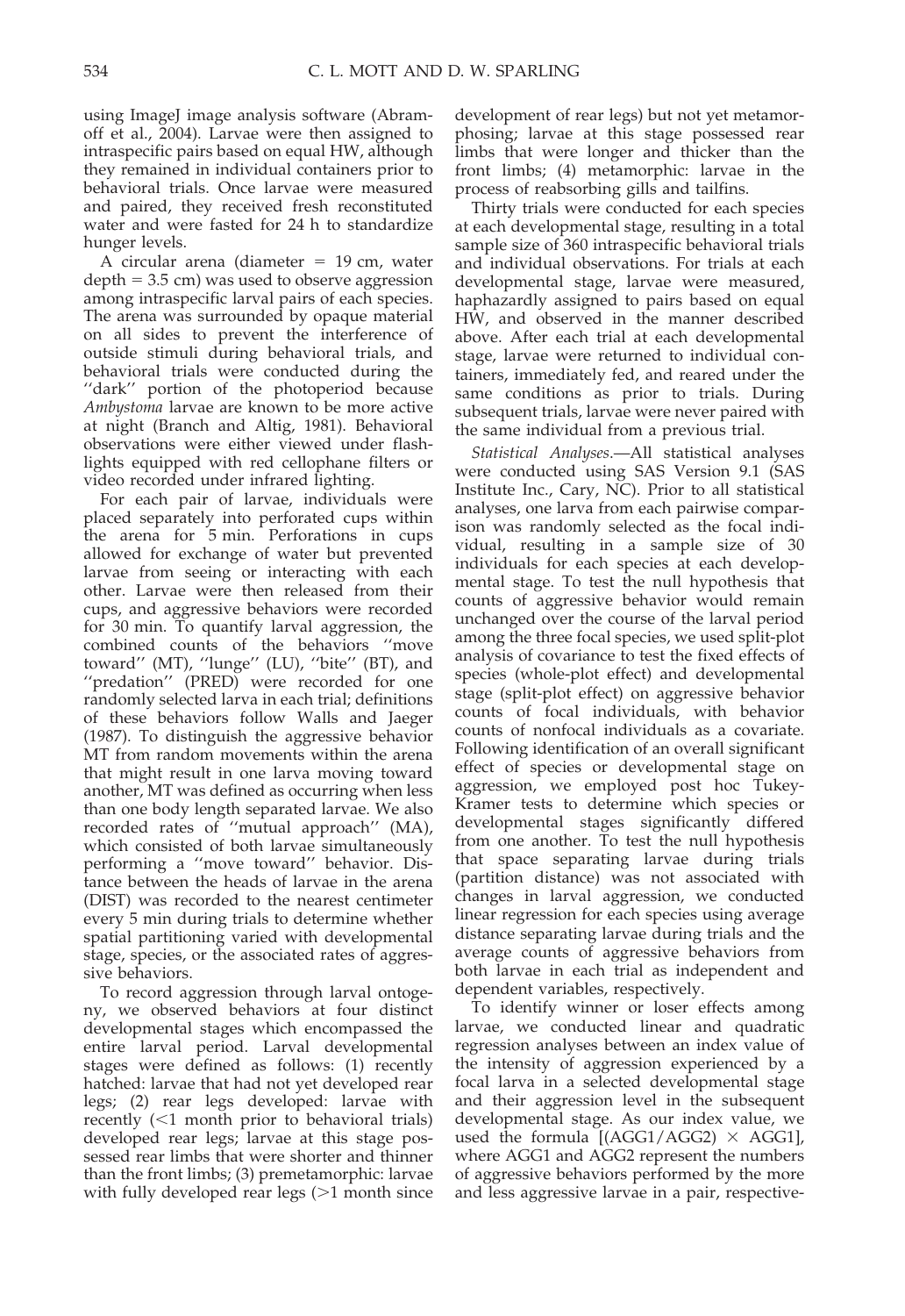TABLE 1. Results of split-plot analysis of covariance for the effects of larval species and developmental stage on the aggressive behaviors ''Move Toward,'' ''Lunge,'' "Bite," "Predation," and "Mutual Approach" among larval Ambystoma opacum, Ambystoma tigrinum, and Ambystoma maculatum, with aggression of nonfocal larvae (competitor) as a covariate.

| Source                      | DF  | Г     | р       |
|-----------------------------|-----|-------|---------|
| <b>Species</b>              | 2   | 14.76 | < 0.001 |
| Competitor                  |     | 2.44  | 0.122   |
| Error A (Whole-plot effect) | 86  |       |         |
| Stage                       | 3   | 29.48 | < 0.001 |
| Species $\times$ Stage      | 6   | 5.90  | < 0.001 |
| Competitor                  | 1   | 11.17 | 0.001   |
| Error B (fixed-plot effect) | 260 |       |         |
| Total (corrected)           | 359 |       |         |

sive to the nonfocal larva without reciprocal aggression would exhibit a high positive index value, whereas a focal larva that was not aggressive but experienced high levels of aggression from the nonfocal larva would exhibit a high negative value. Pairs that reciprocated aggression would exhibit intermediate index values that increased with increasing aggression. Overall, if unreciprocated aggression by the focal larvae resulted in increased aggression in the subsequent developmental stage (i.e., a winner effect was observed), a positive relationship between index values from one stage and subsequent aggression level in the next stage should be observed.

#### **RESULTS**

ly. However, for trials where one larva failed to perform any aggressive behaviors ( $AGG2 = 0$ ;  $N = 91$  trials), this formula would be unsuitable as any  $AGG1/0$  = undefined. Therefore, in these cases, we used the formula  $(AGG1<sup>2</sup> +$ AGG1) to calculate appropriate index values (e.g., A trial with  $AGG1 = 5$ ,  $AGG2 = 0$  should produce an index value between trials with  $AGG1 = 6$ ,  $AGG2 = 1$  and  $AGG1 = 5$ ,  $AGG2 = 5$ 1). Finally, a positive or negative sign was assigned to the index value based on whether the focal larva was the more or less aggressive larva of a pair, respectively. Following these procedures, a focal larva that was very aggres-

Ontogenetic Effects.—Both among and within species, rates of larval aggression varied significantly with developmental stage (Table 1, Fig. 1). Post hoc Tukey-Kramer tests indicated that for all species combined, stage 2 larvae were significantly more aggressive than all other stages ( $P <$ 0.001). Furthermore, stage 1 and 3 larvae were significantly more aggressive than stage 4 larvae  $(P < 0.001)$ , but stages 1 and 3 did not differ significantly in aggression ( $P = 0.57$ ). Aggression rates were highest among larvae with recently developed rear legs for A. opacum and A. tigrinum, and these rates were 150% and 129% higher than the next most aggressive developmental stage for each species, respectively. Ambystoma maculatum



FIG. 1. Mean combined counts  $(±$  SE) of the aggressive behaviors "Move Toward," "Lunge," "Bite," ''Predation,'' and ''Mutual Approach'' observed throughout the larval periods of Ambystoma opacum, Ambystoma tigrinum, and Ambystoma maculatum during 30-min observation periods. Letters above aggression rates at each developmental stage indicate stages which differ significantly from one another  $(P < 0.05)$ , and letters to the left of stage 1 aggression values indicate species that differ significantly from one another ( $P < 0.05$ ).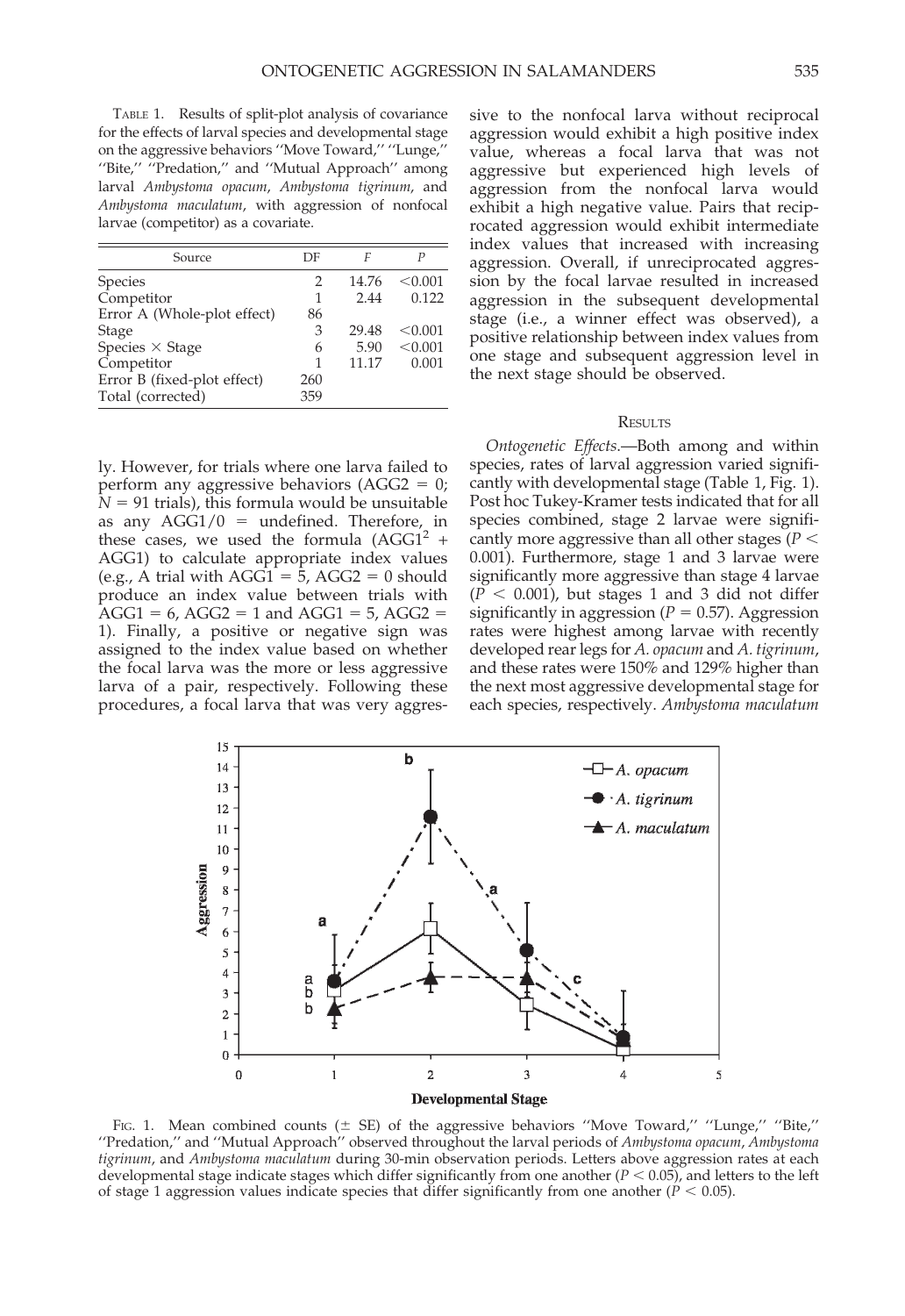TABLE 2. Post hoc Tukey Kramer test results of all species-stage comparisons and their associated P-values from a split-plot analysis of covariance for larval aggression based on species and developmental stage. Species names are designated by initials ( $O = Ambystoma opacum$ ,  $T = Ambystoma tigrinum$ ,  $M = Ambystoma maculatum$ ), developmental stages are represented by values  $1-4$ , and  $P < 0.05$  are in bold.

| Stage          | O <sub>2</sub> | O <sub>3</sub> | O <sub>4</sub> | T1    | T2      | T3        | T4      | M1      | M <sub>2</sub> | M3      | M4      |
|----------------|----------------|----------------|----------------|-------|---------|-----------|---------|---------|----------------|---------|---------|
| O <sub>1</sub> | 0.088          | 0.998          | 0.014          | 1.000 | < 0.001 | 0.236     | 0.059   | 1.000   | 1.000          | 1.000   | 0.062   |
| O <sub>2</sub> |                | 0.004          | < 0.001        | 0.171 | < 0.001 | 1.000     | < 0.001 | 0.018   | 0.168          | 0.163   | < 0.001 |
| O <sub>3</sub> |                |                | 0.226          | 0.985 | < 0.001 | 0.015     | 0.504   | 1.000   | 0.985          | 0.986   | 0.518   |
| O <sub>4</sub> |                |                |                | 0.006 | < 0.001 | $<$ 0.001 | 1.000   | 0.073   | 0.006          | 0.006   | 1.0000  |
| T1             |                |                |                |       | < 0.001 | 0.390     | 0.026   | 1.000   | 1.000          | 1.000   | 0.028   |
| T <sub>2</sub> |                |                |                |       |         | < 0.001   | < 0.001 | < 0.001 | < 0.001        | < 0.001 | < 0.001 |
| T <sub>3</sub> |                |                |                |       |         |           | < 0.001 | 0.064   | 0.386          | 0.377   | < 0.001 |
| T4             |                |                |                |       |         |           |         | 0.222   | 0.028          | 0.028   | 1.000   |
| M1             |                |                |                |       |         |           |         |         | 1.000          | 1.000   | 0.232   |
| M <sub>2</sub> |                |                |                |       |         |           |         |         |                | 1.000   | 0.030   |
| M <sub>3</sub> |                |                |                |       |         |           |         |         |                |         | 1.000   |

aggression was highest among premetamorphic larvae but only 8% higher than larvae with recently developed rear legs. For larvae of all species, metamorphosing individuals were the least aggressive, with aggression rates 71–88% lower than the next most aggressive stage for each species.

Species Effects.—At each developmental stage, significant differences in aggression were present among the three focal species (Table 1, Fig. 1). Post hoc Tukey-Kramer tests indicated A. tigrinum aggression throughout development was significantly higher than either A. opacum  $(P < 0.001)$  or A. maculatum  $(P < 0.001)$ , but overall aggression did not differ significantly between A. opacum and A. maculatum ( $P = 0.70$ ). Ambystoma tigrinum larvae were consistently the most aggressive species throughout ontogeny, with aggression rates 20–200% higher than A. opacum and 30–225% higher than A. maculatum at the same developmental stage. During developmental stages 1 and 2, A. opacum exhibited 43–67% higher aggression rates than A. maculatum, yet this pattern was reversed later in the larval period. During developmental stages 3 and 4, A. maculatum exhibited 62– 100% higher aggression rates than A. opacum. In addition to overall differences in aggression by developmental stage and species presented above, individual comparisons of all speciesstage combinations and their associated Pvalues are provided (Table 2).

Spatial Partitioning.—Based on the results of linear regression, the distance separating larvae during trials was not significantly related to associated counts of aggressive behaviors among larvae for all species combined ( $R^2 < 0.001$ ,  $P =$ 0.78). This lack of a pattern was also observed within species for A. opacum ( $R^2 = 0.017$ ,  $P =$  0.15), A. tigrinum ( $R^2 = 0.004$ ,  $P = 0.47$ ) and A. maculatum ( $R^2 = 0.002$ ,  $P = 0.63$ ; Fig. 2).

Winner/Loser Effects.-After all ties had been eliminated, 105, 102, and 102 behavioral trials were used in identifying winner or loser effects among A. opacum, A. tigrinum, and A. maculatum, respectively. Previous experiences, as defined by index values of aggression, were not significantly related to the intensity of larval aggression displayed in subsequent developmental stages as determined by either linear  $(\bar{R}^2)$  $= 0.002$ ,  $P = 0.40$ ) or quadratic regression ( $R^2$  < 0.001,  $P = 0.60$ ), and the lack of relationship was observed both within and among species and developmental stages using either linear or<br>quadratic regression (All  $R^2 < 0.064$ ,  $P =$ 0.095). However, the maximum aggression levels over the range of index values occurred for those larvae that experienced or performed very few aggressive behaviors in their previous developmental stage (Fig. 3).

#### **DISCUSSION**

The results of this study demonstrate that aggression is variable in a similar pattern through ontogeny among larval A. opacum, A. tigrinum, and A. maculatum, and species-specific rates of aggression at each developmental stage were also evident. In addition, larval aggression did not appear to be mediated by either winner or loser effects or spatial partitioning among larvae during trials.

Previous studies have shown that relative size and timing of hatching among Ambystoma larvae are important influences on larval aggression (Stenhouse, 1985; Brunkow and Collins, 1996; Boone et al., 2002). The results of our study suggest that larvae do not simply become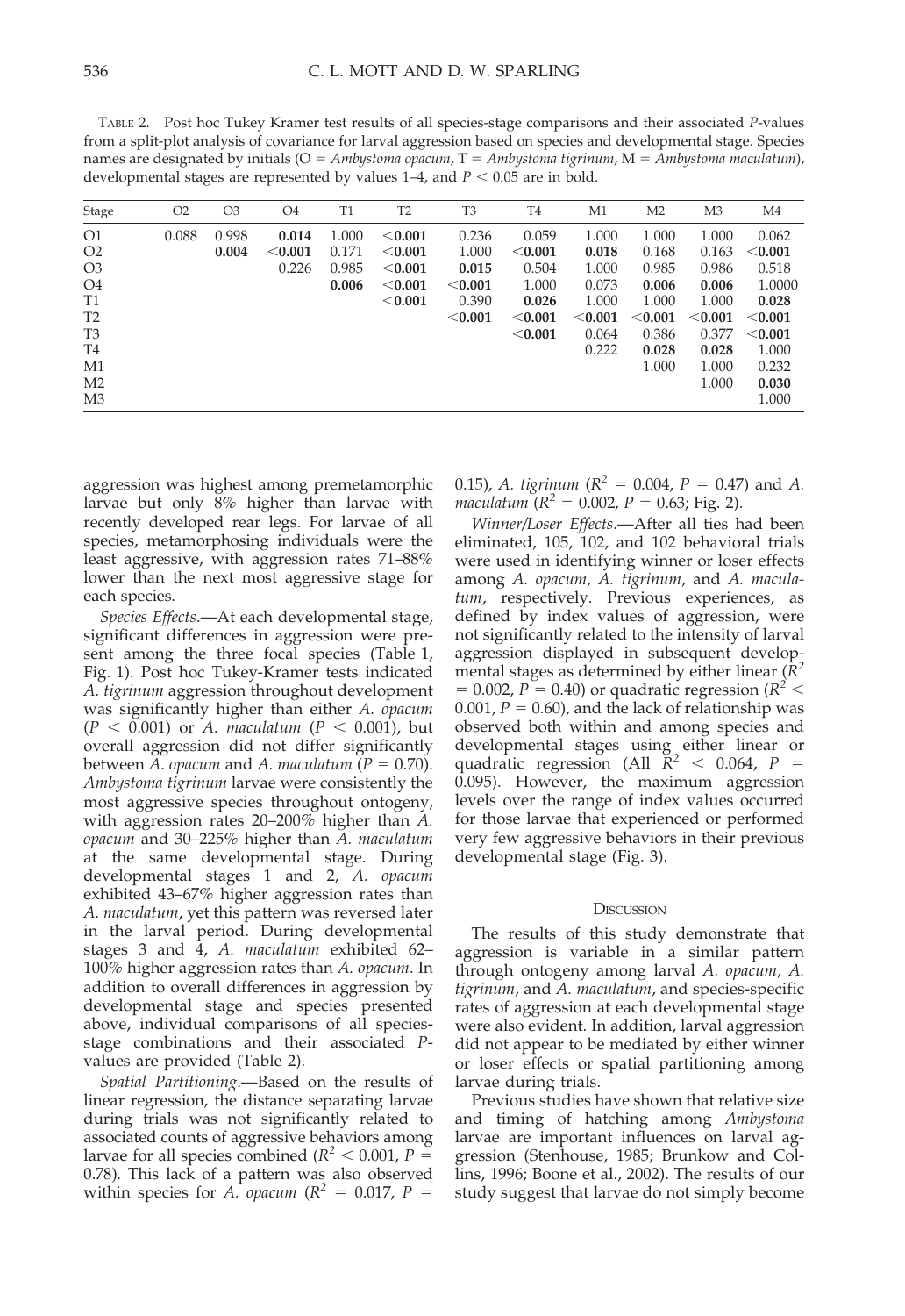

#### Distance

FIG. 2. Average distance (cm) separating larval pairs during individual trials and the associated total counts of the aggressive behaviors ''Move Toward,'' ''Lunge,'' ''Bite,'' ''Predation,'' and ''Mutual Approach'' from 30 min observations of Ambystoma opacum, Ambystoma tigrinum, and Ambystoma maculatum among all developmental stages. The regression line for A. maculatum lies directly behind that of A. opacum.

more aggressive as they grow larger. As a result, timing of hatching may impact aggression by influencing which species are present when a focal species reaches its most aggressive developmental stages, not necessarily its largest size. For example, larvae of fall-breeding A.

opacum initially possess a considerable size advantage over larvae of spring-breeding A. tigrinum and A. maculatum (pers. obs.). However, because of the predicted decreases in A. opacum aggression at the time of A. tigrinum and A. maculatum emergence (Fig. 4), predation by



FIG. 3. Relationship of the index value of aggression for a selected developmental stage and the combined totals of the aggressive behaviors ''Move Toward,'' ''Lunge,'' ''Bite,'' ''Predation,'' and ''Mutual Approach'' observed in the subsequent developmental stage among larval Ambystoma opacum, Ambystoma tigrinum, and Ambystoma maculatum.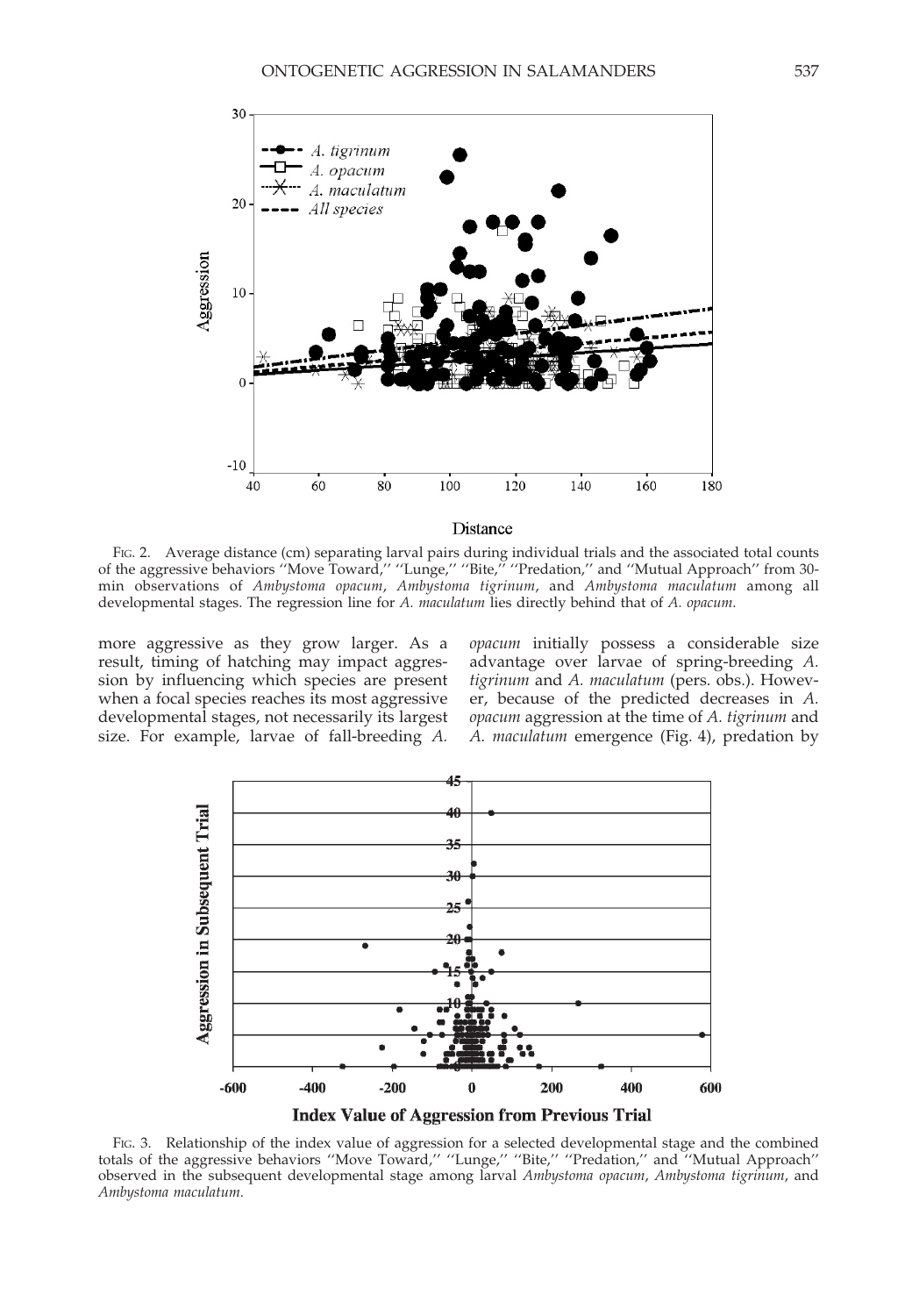

FIG. 4. Projected in situ aggression (combined totals of the behaviors "Move Toward," "Lunge," "Bite," ''Predation,'' and ''Mutual Approach'' / 30-min trial) among larval Ambystoma opacum, Ambystoma tigrinum, and Ambystoma maculatum in southern Illinois. The dates at which larvae enter each developmental stage were determined from digital photographs of larvae taken from ponds in the Shawnee National Forest between November 2005 and May 2007 (CLM, unpubl. data).

A. opacum on later-hatching species is less likely than if these species emerged earlier. Therefore, lower rates of A. opacum aggression when cohabiting with A. tigrinum and A. maculatum may represent one mechanism through which coexistence is facilitated. Conversely, as A. maculatum are present when A. tigrinum become most aggressive (Fig. 4), relatively high rates of predation by A. tigrinum would be expected, and this strategy may contribute to the observed high growth rate of the latter, as is seen in cannibalistic A. tigrinum, Ambystoma jeffersonianum, and A. opacum in a previous study (Brodman, 2004). However, in addition to developmental stage, relative size between larvae contributes to aggressive interactions, as larger A. opacum and A. tigrinum prey on smaller A. maculatum even when the larger species are at less aggressive developmental stages (CLM, unpubl. data.) Consequently, future studies should examine changes in the prevalence of predation within larval communities through ontogeny in the context of both aggression levels and size variation.

Species-specific aggression rates observed in this study support previous conclusions regarding the importance of morphology and growth to agonistic behavior. Wider heads and faster growth rates in A. tigrinum compared to sympatric species (Keen et al., 1984) confer a predatory advantage that agrees with our observations of A. tigrinum as a superior aggressor. Ambystoma maculatum, which is typically the smallest of the three species in ponds, have been hypothesized to coexist with larger Ambystoma species by using

refugia and, thus, decreasing the potential of encountering predators (Brodman, 1996; Brodman and Jaskula, 2002); such behavioral strategies, in conjunction with the relatively low levels of aggression displayed in our study, would reduce aggressive encounters with conspecifics and other larval Ambystoma.

Despite species differences in aggression, the overall similarities in ontogenetic patterns of aggression among multiple species in our study suggest that changes in aggression are associated with aspects of development shared by Ambystoma larvae. Factors such as limb development and their associated changes in frequency and mode of locomotion (Anderson, 1968) may impact aggression by influencing contact rates among larvae. Anderson (1968) observed that Ambystoma larvae swam very little prior to development of rear legs; larvae in our experiments exhibited similar behavior, and we hypothesize that reduced movement early in the larval period results in relatively few aggressive interactions. Among metamorphic larvae, the reduced aggression observed in our study may be associated with dramatic development of the jaw and limbs occurring at metamorphosis (Duellman and Trueb, 1986), because these changes contribute to decreased feeding behavior (Relyea and Yurewicz, 2002) and could reduce frequency of contact between larvae. Metamorphic larvae used in our study would commonly float on the water's surface, remaining motionless for the duration of the trial.

The absence of winner or loser effects in this study contrasts with previous findings that an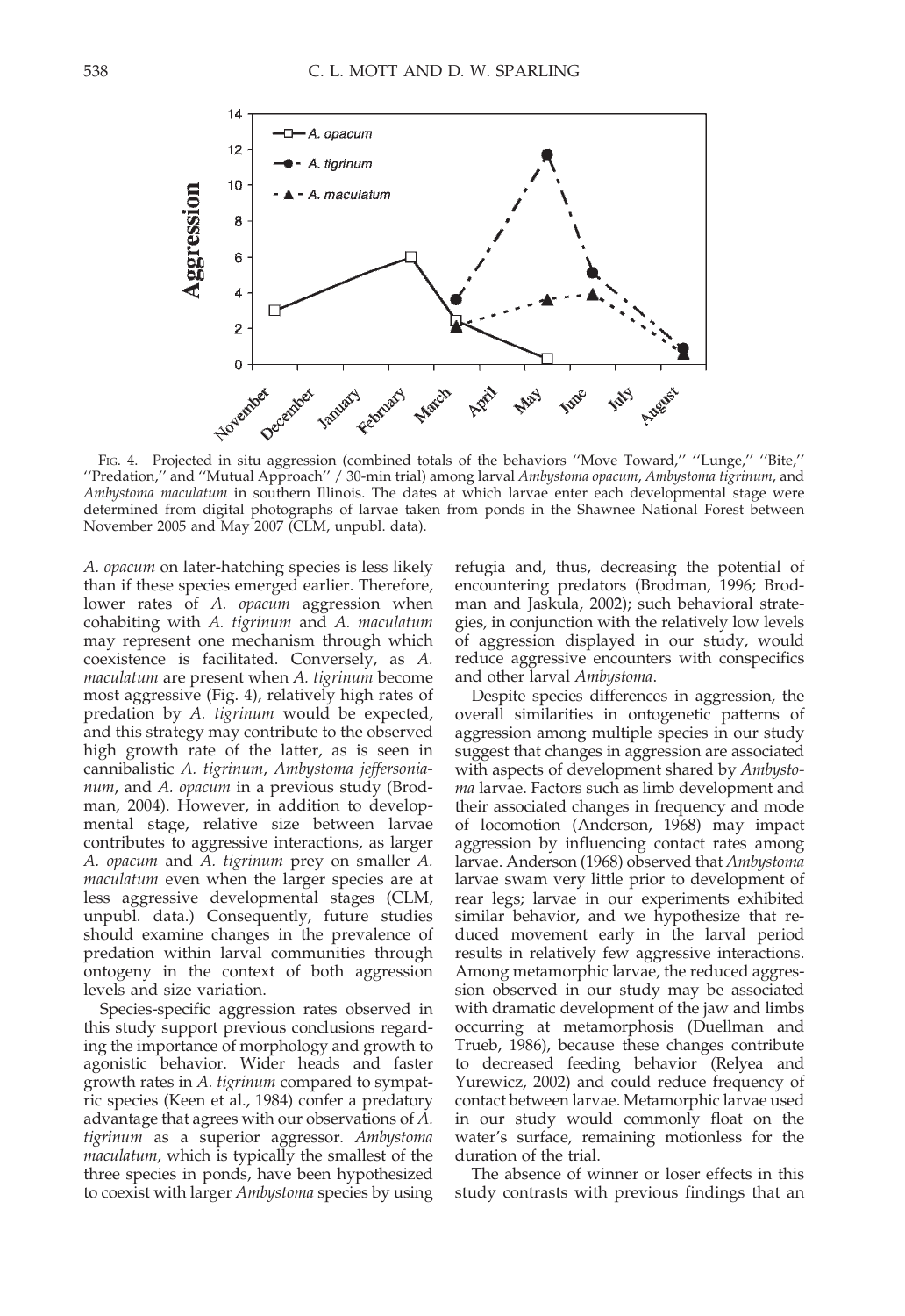act of predation increases subsequent aggression rates (Brodman, 2004). Because larvae in this study were paired for equal size, we effectively eliminated size advantages between larvae, and consequently, no acts of predation were recorded. That we did not observe winner or loser effects in the absence of predation supports Brodman's (2004) hypothesis that predation itself and the associated increases in growth and population size variation are responsible for increases in aggression following predation.

Given that all focal species exhibited a similar behavioral pattern through ontogeny, we hypothesize that external factors, such as larval density and size variation, operate on these intrinsic ontogenetic patterns of aggression. Future studies of ontogenetic behavioral changes should examine the interplay between ontogeny and external factors, such as larval density, relative size, and food limitation. By examining pond species composition during developmental stages when larvae are most aggressive, we may identify the periods of highest predation risk and those species that are most at risk as well as determine how predation among species may ultimately influence species distributions. Furthermore, additional trials consisting of interspecific comparisons are necessary to determine whether ontogenetic patterns of aggression occur in similar fashion among intra- and interspecific larval pairs.

Acknowledgments.—We thank T. Bommarito, E. Croteau, L. Kjaer, M. Steffen, and M. Venarsky for assistance in egg collection and care of larvae, K. Regester for data on pond localities and species compositions, and the Touch of Nature Environmental Center and U.S. Forest Service for allowing us to collect egg masses. We also thank J. D. Reeve and E. M. Schauber for statistical advice and C. M. Lehman and the anonymous reviewers for providing useful comments on a previous version of this manuscript. This research was funded by a Delyte and Dorothy Morris Doctoral Fellowship awarded to CLM, and all aspects of this research were conducted in accordance with Southern Illinois University IACUC Protocol 05- 037 and Illinois Department of Natural Resources Collection Permit A07-4048.

#### LITERATURE CITED

- ABRAMOFF, M. G., P. J. MAGALHAES, AND S. RAM. 2004. Image processing with ImageJ. Biophotonics 11:36–42.
- ANDERSON, J. D. 1968. A comparison of the food habits of Ambystoma macrodactylum sigillatum, Ambystoma macrodactylum croceum, and Ambystoma tigrinum californiense. Herpetologica 24:273–284.
- BLAUSTEIN, A. R., AND R. K. O'HARA. 1986. An investigation of kin recognition in Red-Legged Frog (Rana aurora) tadpoles. Journal of Zoology 209:347–343.
- BOONE, M. D., D. E. SCOTT, AND P. H. NIEWAROWSKI. 2002. Effects of hatching time for larval ambystomatid salamanders. Copeia 2002:511–517.
- BRANCH, L. C., AND R. ALTIG. 1981. Nocturnal stratification of three species of Ambystoma larvae. Copeia 1981:870–873.
- BRIDGES, C. M. 1999. Predator-prey interactions between two amphibian species: effects of insecticide exposure. Aquatic Ecology 33:205–211.
- BRODMAN, B. 1996. Effects of intraguild interactions on fitness and microhabitat use of larval Ambystoma salamanders. Journal of Herpetology 29:111–113.
- -. 2004. Intraguild predation on congeners affects size, aggression, and survival among Ambystoma salamander larvae. Journal of Herpetology 38:21–26.
- BRODMAN, B., AND J. JASKULA. 2002. Activity and microhabitat use during interactions among five species of pond-breeding salamander larvae. Herpetologica 58:346–354.
- BRUNKOW, P. E., AND J. P. COLLINS. 1996. Effects of individual variation in size on growth and development of larval salamanders. Ecology 77:1483–1492.
- DUELLMAN, W. E., AND L. TRUEB. 1986. Biology of Amphibians. McGraw-Hill Inc., New York.
- HANSSON, L. A., A. NICOLLE, J. BRODERSON, P. ROMARE, P. A. NILSSON, AND C. BRONMARK. 2007. Consequences of fish predation, migration, and juvenile ontogeny on zooplankton spring dynamics. Limnology and Oceanography 52:696–706.
- HASSINGER, D. D., J. D. ANDERSON, AND G. H. DALRYMPLE. 1970. The early life history and ecology of Ambystoma tigrinum and Ambystoma opacum in New Jersey. American Midland Naturalist 84:474–495.
- HORNE, M. T., AND W. A. DUNSON. 1995. Effects of low pH, metals, and water hardness on larval amphibians. Archives of Environmental Contamination and Toxicology 29:500–505.
- KEEN, W. H., J. TRAVIS, AND J. JUILIANNA. 1984. Larval growth in three sympatric Ambystoma salamander species: species differences and the effects of temperature. Canadian Journal of Zoology 62:1043–1047.
- LANDAU, H. G. 1951a. On dominance relations and the structure of animal societies: I. Effects of inherent characteristics. Bulletin of Mathematical Biophysics 13:1–19.
- ———. 1951b. On dominance relations and the structure of animal societies: II. Some effects of possible social causes. Bulletin of Mathematical Biophysics 13:245–262.
- LEFF, L. G., AND M. G. BACHMANN. 1986. Ontogenetic changes in predatory behavior of larval Tiger Salamanders (Ambystoma tigrinum). Canadian Journal of Zoology 64:1337–1344.
- MATHIS, A., K. L. MURRAY, AND C. R. HICKMAN. 2003. Do experience and body size play a role in responses of larval Ringed Salamanders, Ambystoma annulatum, to predator kairomones? Laboratory and field assays. Ethology 109:159–170.